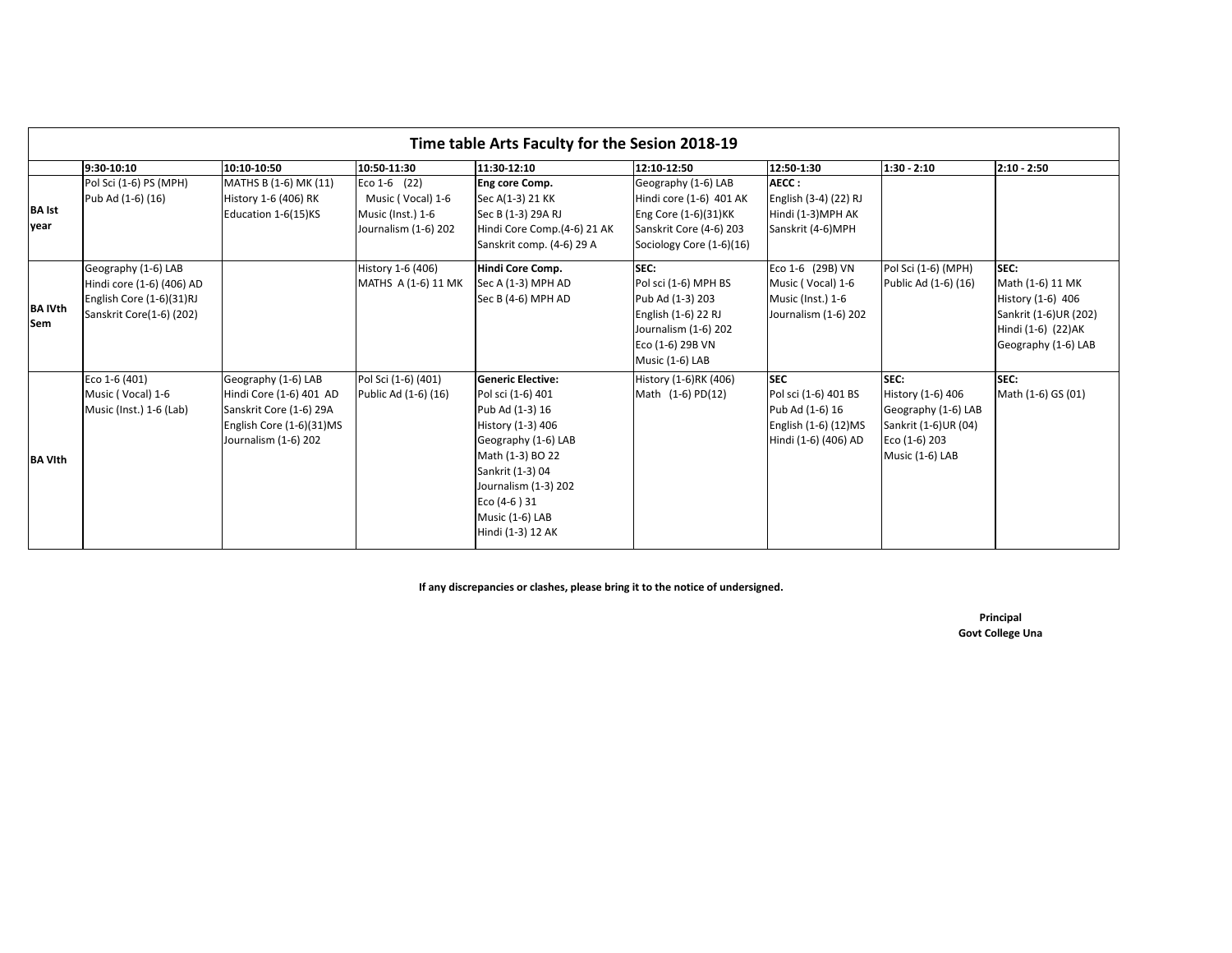| Time table Science Faculty for the Sesion 2018-19 |                                                                                               |                                                             |                                                                                 |                                                                                                   |                                                                                     |                                                                                                                                          |                                                                                                     |                                                                                                                                                    |              |  |
|---------------------------------------------------|-----------------------------------------------------------------------------------------------|-------------------------------------------------------------|---------------------------------------------------------------------------------|---------------------------------------------------------------------------------------------------|-------------------------------------------------------------------------------------|------------------------------------------------------------------------------------------------------------------------------------------|-----------------------------------------------------------------------------------------------------|----------------------------------------------------------------------------------------------------------------------------------------------------|--------------|--|
| Class                                             | 9:30 to 10:10                                                                                 | 10:10 to 10:50                                              | 10:50 to 11:30                                                                  | 11:30 to 12:10                                                                                    | 12:10 to 12:50                                                                      | 12:50 to 1:30                                                                                                                            | 1:30 to 2:10                                                                                        | 2:10 to 2:50                                                                                                                                       | 2:50 to 3:30 |  |
| B.Sc 1st year                                     |                                                                                               | Maths B (1-6) 11 MK<br>Phy A, (1-3) 12 RS<br>Zoo (1-6) 29 B | Chem C, (1-6) 01 GR<br>Chem A, (1-6),02 PK<br>Comp 1-6, SS<br>Bot, (1-6) 29A SG | Math (Comp)(1-6),<br>01 GS Math C, (1-6)<br>12 PD<br>Phy B, (4-6) 11 RS<br>Math A, (1-6) 22 BO RS | Chem B, $(1-6)$ 1 PK Eng<br>Chem D, (1-6), 4<br><b>GR</b><br>Phy C, (1-3), 11       | <b>AECC</b><br>Sec A, B, C EVS<br>Sec A (1-2)31 RJ<br>Sec B (3-4) 31 KK<br>Sec C (5-6) 31 RJ<br>Hindi (1-3) MPH AK<br>Sanskrit (4-6) MPH |                                                                                                     | Practical                                                                                                                                          |              |  |
| <b>B.Sc 4th Sem IGS</b>                           | Phy A (1-3) 12 SK<br>Math B, (1-6) 01<br>Math C, (1-6) 11 PD Comp 1-6 SS<br>Zool (1-6) 29B KK | Chem C, (1-6) 01 SS<br>Chem D, (1-6) 02 KB                  | Phy B, (4-6) 12 SK<br>Maths A, (1-6) 11<br><b>MK</b><br>Bot (1-6) 29B SK        | Practical                                                                                         |                                                                                     |                                                                                                                                          | Chem A, (1-6), 2 PP<br>Chem B, (1-6), 1 AK<br>Phy C, (1-3), 12 SS<br><b>SEC</b><br>Bot 1-6 29 A, SK | <b>SEC</b><br>Chem (1-3), 04 SS<br>Chem (3-6) 04 KB<br>Maths (1-6), 11 BO<br>Zoo (1-6) 21 KK<br>Phy (4-6) 15 SB                                    |              |  |
| <b>B.Sc 6th Sem</b>                               | Practical                                                                                     |                                                             |                                                                                 | Chem B (1-6) 02 AK<br>Phy A, (1-3), 15 RK                                                         | Chem A (1-6) 2 PP<br>Phy C, 1-6, 15 RK<br>Maths B, (1-6) 12<br>PD<br>Bot 1-6,29A SK | Chem C, (1-6) 1 SS<br>Chem D, 1-6, 2 KB<br>Comp 1-6, SS                                                                                  | Math C, (1-6), 22 MK<br>Phy B, (1-6), 11 RK<br>Math A, 1-6, 15 BO<br>Zoo (1-6) 29B                  | <b>SEC</b><br>Phy (1-3)15 SB<br>Chem (1-3) 02 AK<br>Chem (4-6) 02 PP<br>Maths (1-6) 01 GS<br>Bot (1-6) 29 A SK<br>Zoo (1-6) 29 B<br>Comp (1-6) Lab |              |  |

**If any discrepancies or clashes, please bring it to the notice of undersigned.**

**Principal Govt College Una**